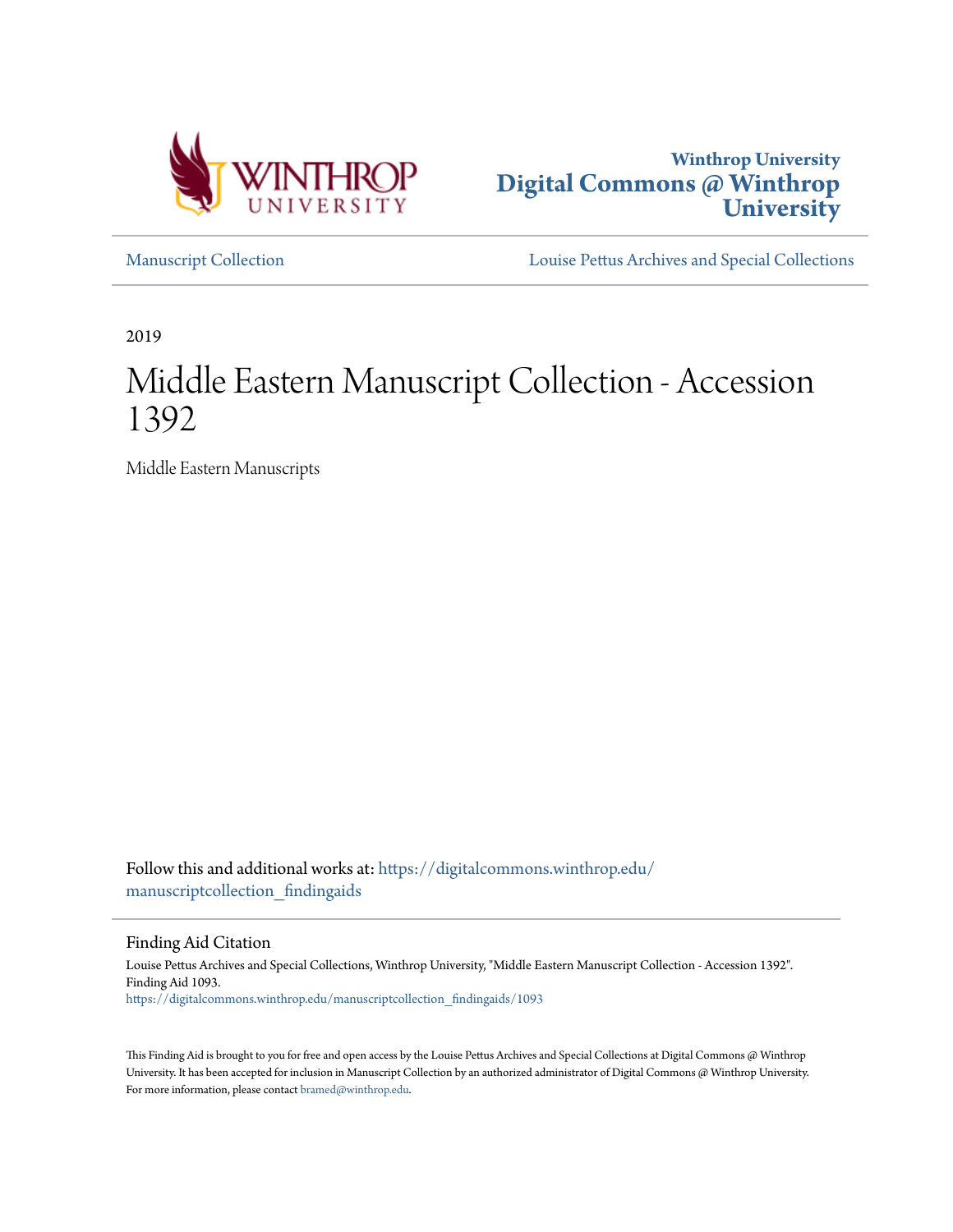# **WINTHROP UNIVERSITY LOUISE PETTUS ARCHIVES & SPECIAL COLLECTIONS**

**MANUSCRIPT COLLECTION**

# **ACCESSION 1392**

# **MIDDLE EASTERN MANUSCRIPT COLLECTION**

1486, ca1600s

2 boxes, 2 bound volumes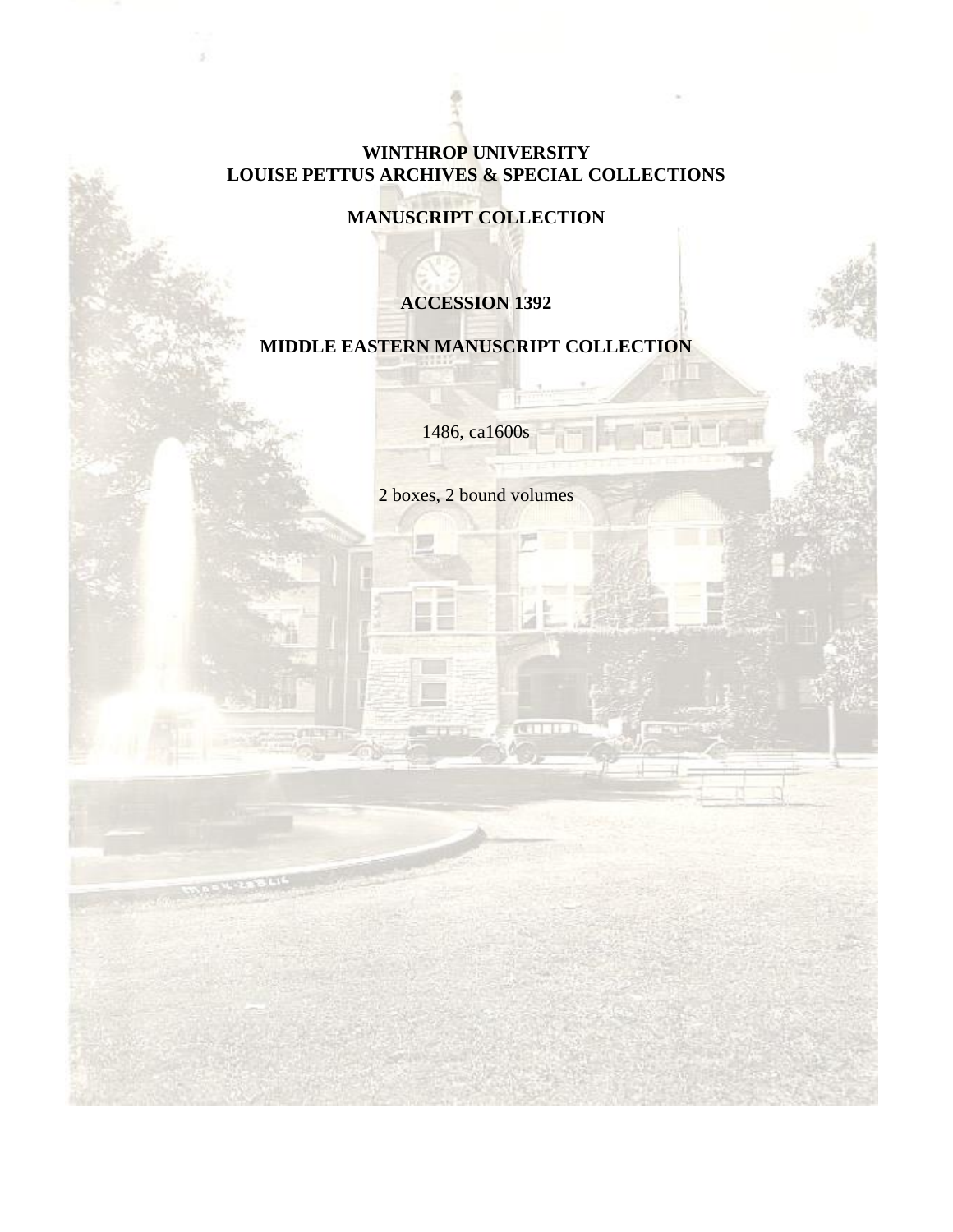# **WINTHROP UNIVERSITY LOUISE PETTUS ARCHIVES & SPECIAL COLLECTIONS**

# **MANUSCRIPT COLLECTION**

 $ADDITIONS:$   $\qquad \qquad$ .  $\qquad \qquad$ .  $\qquad \qquad$  DATE: June 23, 2011

ACC. NO.: **1392**<br>PROCESSED BY: Andrew Johnston NO. OF SECTIONS: 2

### **MIDDLE EASTERN MANUSCRIPT COLLECTION**

**I**

The Middle Eastern Manuscripts were donated to Winthrop by Mr. B. L. Price in honor of two Winthrop graduates (Ruth Douglas Davis Horton, Class of 1929 and Carolyn Caldwell Gaddy, Class of 1931) that were professors of his while attending Wingate College.

Linear feet of shelf space occupied: .5 Approximate number of pieces included: 2 bound volumes

Restrictions: Open to researchers under the rules and regulations of the Louise Pettus Archives & Special Collections at Winthrop University.

Literary Rights: For information concerning literary rights please contact the Louise Pettus Archives & Special Collections at Winthrop University.

Scope and Content Note: **The Middle Eastern Manuscript Collection consists of two manuscripts that were found in an abandoned monastery in the country of Armenia and was purchased at an antique market by Mr. B. L. Price while he was living in the Middle East. Mr. Price donated the manuscripts to Winthrop to honor two Winthrop graduates (Ruth Douglas Davis Horton, Class of 1929 and Carolyn Caldwell Gaddy, Class of 1931) that were professors of his while attending Wingate College. Mr. B. L. Price states, "I should like to give these two books in honor of the two graduates who have been of great influence to me and to thousands of other students." The first manuscript, bound in animal-hyde, is a war chronicle chronicling the invasion of Mecca and is written in Arabic. The second manuscript, rebound, consists of 38 chapters of the** *Al-Hidayah fi Sharh Bidayat al-Mubtadi***, a commentary on jurisprudence written at the end of the 12th century by Burhan al-Din al-Marghinani (d. 593 [1197 CE]).**